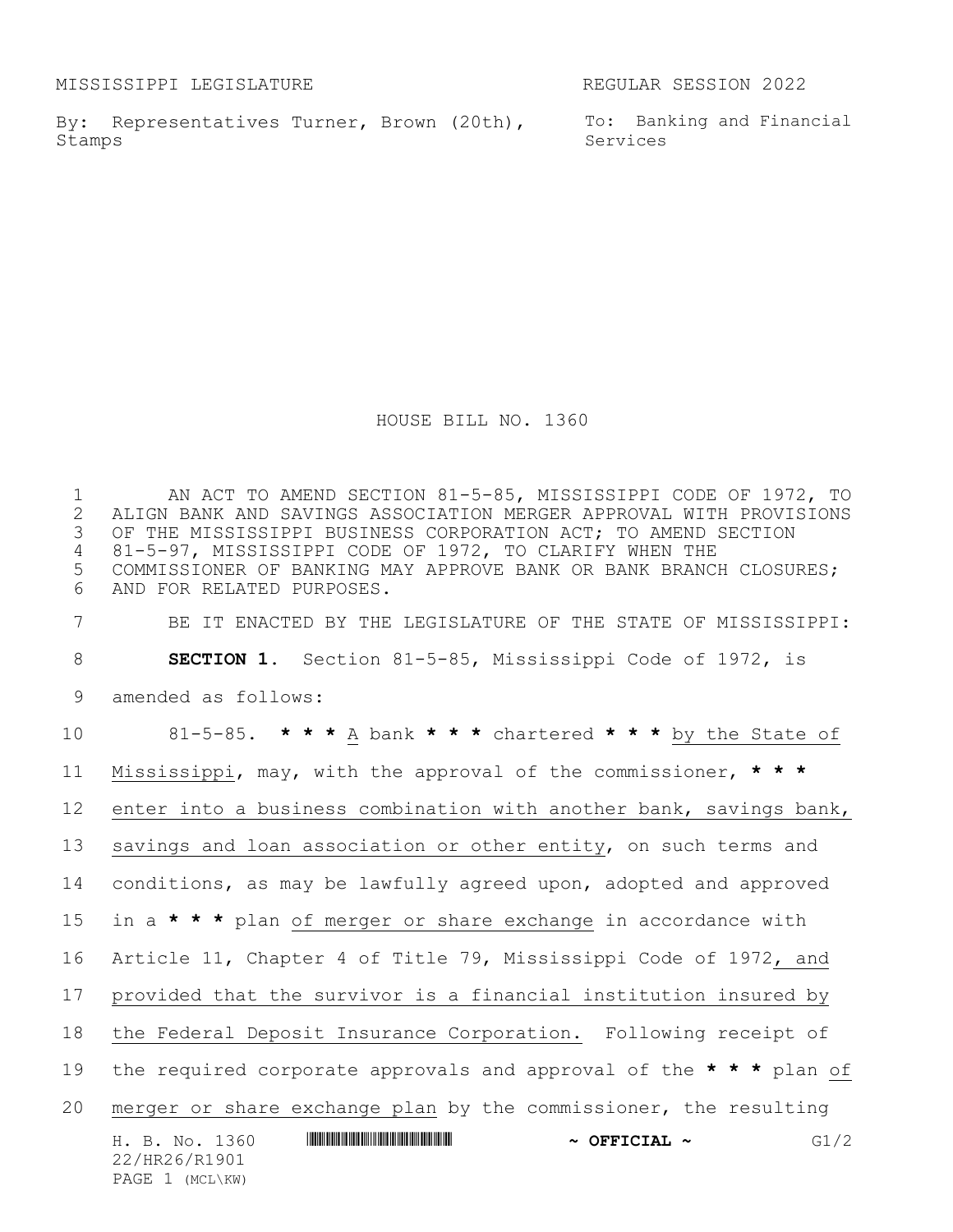amendments to charters of **\* \* \*** the survivor shall be approved and filed with other state officials in accordance with Section 81-3-15. The capital stock of **\* \* \*** the survivor shall not be less than that required under **\* \* \*** applicable law for the **\* \* \*** survivor. And all the rights, franchises and interests of the institutions so consolidated in and to every species of property, personal and mixed, and choses in action thereto belonging, shall be deemed to be transferred to and vested in such **\* \* \*** survivor without any deed or other transfer, and the said **\* \* \*** survivor shall hold and enjoy the same and all rights of property, franchises and interests in the same manner and to the same extent as were held and enjoyed by the institutions so **\* \* \*** combined. A bank chartered by the State of Mississippi may, with the approval of the commissioner, sell or transfer all, or substantially all, of its assets, liabilities, and businesses only to another bank, savings bank, savings and loan association or other entity, in a transaction agreed upon, adopted and approved in accordance with Article 12, Chapter 4, Title 79, Mississippi Code of 1972, and provided that the buyer or transferee is a financial institution insured by the Federal Deposit Insurance Corporation. Any national bank, state or federal savings and loan association, or state or federal savings bank may apply for

 conversion into a state-chartered bank upon the affirmative vote of the shareholders owning at least two-thirds (2/3) of its

22/HR26/R1901 PAGE 2 (MCL\KW)

H. B. No. 1360 **. AND AND AN ADDED EXECUTAL ~**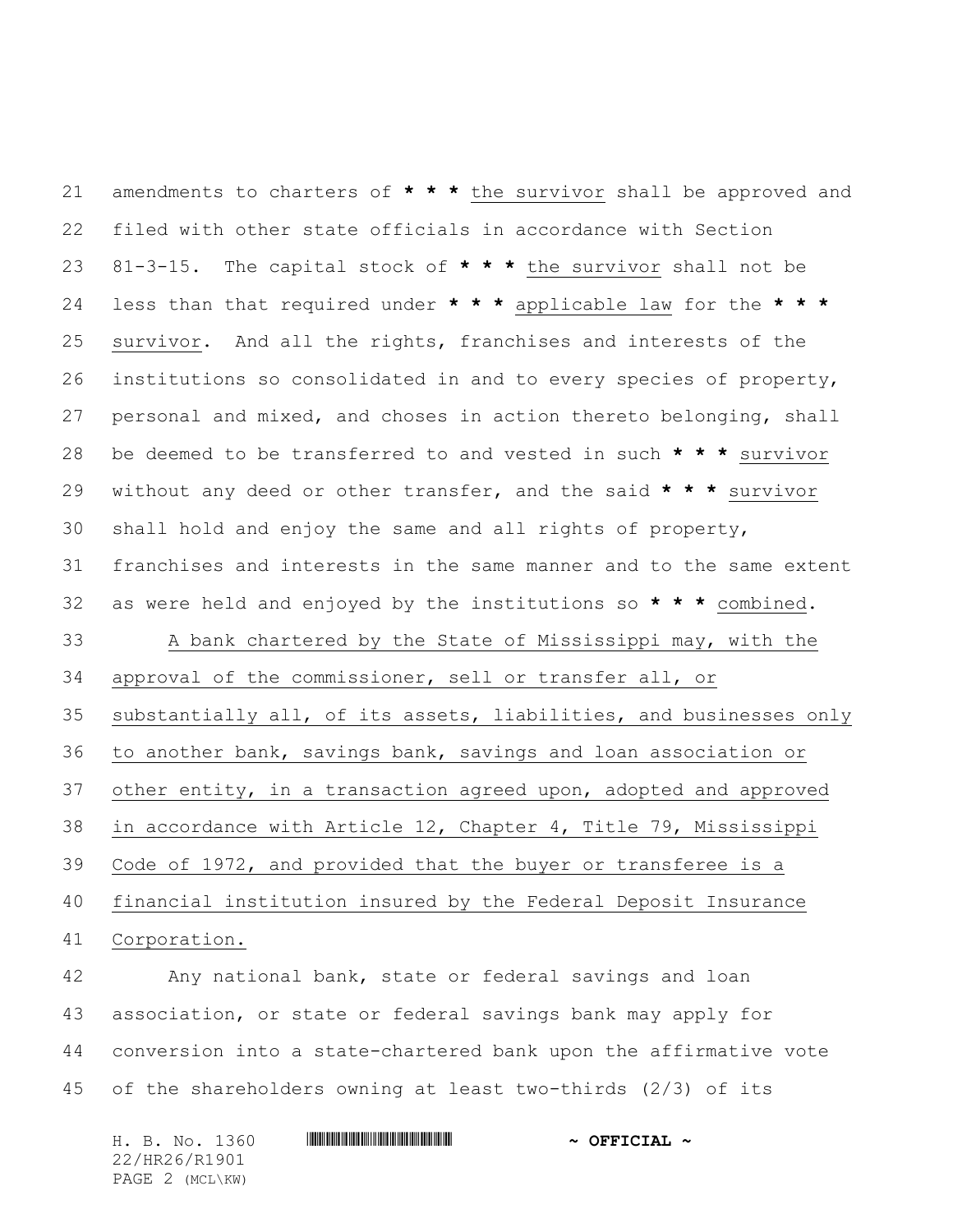capital stock outstanding, or of fifty-one percent (51%) or more 47 of the total number of the members, at a meeting called by the directors, notice of which, specifying the purpose, shall be given the manner required by the bylaws, or in the absence of such bylaw, then by sending the notice to each shareholder of record by registered mail at least ten (10) days before the meeting. Upon such affirmative vote, the converting institution may apply for a certificate of authority by filing with the commissioner a certificate signed by its president and cashier which sets forth the corporate action herein prescribed and asserts that the institution has complied with the provisions of the laws of the United States. The converting institution shall also file with the commissioner the plan of conversion and the proposed amendments to its articles of incorporation as approved by the stockholders for the operation of the institution as a state bank. Upon receipt of the prescribed application, the commissioner shall examine all facts associated with the conversion. The expenses and cost incurred for such special examination shall be paid by the institution applying for permission to convert. The commissioner shall present his findings and recommendations to the State Board of Banking Review for consideration. Upon approval by the State Board of Banking Review, the commissioner shall issue a certificate of authority to the applicant allowing the conversion to proceed.

22/HR26/R1901 PAGE 3 (MCL\KW)

H. B. No. 1360 \*HR26/R1901\* **~ OFFICIAL ~**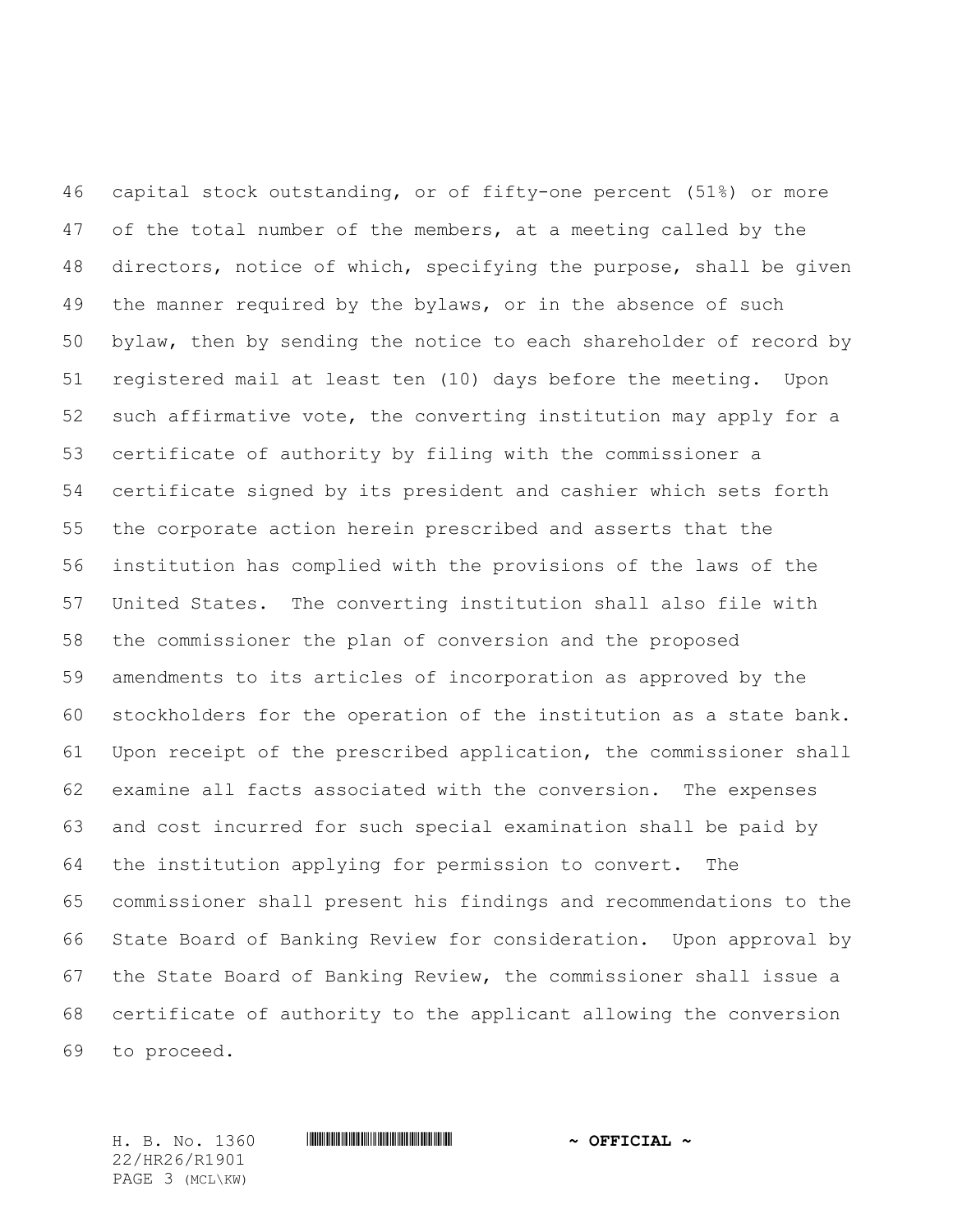Any bank, savings and loan association or savings bank chartered by the State of Mississippi is hereby authorized to convert into, consolidate with, or merge with a national bank **\* \* \***, with the national bank charter surviving, without approval of the Department of Banking and Consumer Finance, the Commissioner of Banking and Consumer Finance, or any state authority whatsoever.

 Notwithstanding any provision of law to the contrary, if any bank, savings and loan association or savings bank chartered by the State of Mississippi has or proposes to engage in a business combination or sale or transfer of substantially all assets that is not authorized under this section, the commissioner shall enforce the provisions of this section by issuing a cease-and-desist order. The bank, savings and loan association or savings bank may appeal such order to the First Judicial District of Hinds County,

Mississippi. Said appeal must be filed within thirty (30) days

from the date the order was issued.

 **SECTION 2.** Section 81-5-97, Mississippi Code of 1972, is amended as follows:

 81-5-97. The commissioner of banking and consumer finance may, from time to time, adopt and promulgate rules regulating banking hours, and such rules shall have all the force and effect of law. In addition thereto, the commissioner may permit a bank or bank branches to close **\* \* \*** for business at such time or times

| H. B. No. 1360  | $\sim$ OFFICIAL $\sim$ |
|-----------------|------------------------|
| 22/HR26/R1901   |                        |
| PAGE 4 (MCL\KW) |                        |